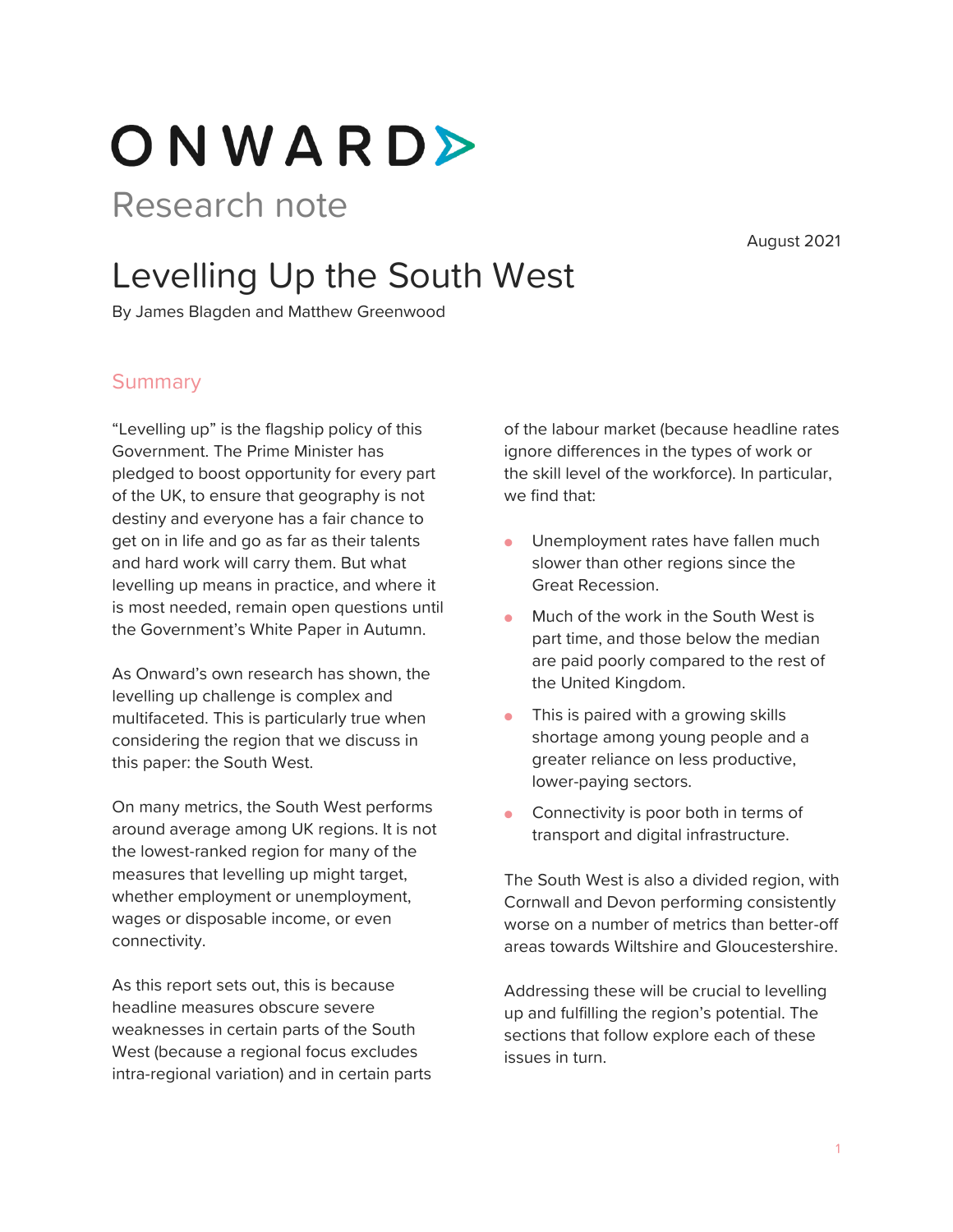## Foreword by Selaine Saxby MP

"Levelling Up" must benefit the whole country. While plenty has been written discussing "Levelling Up the North", far less attention has been given to what is "Levelling Up the South" and in particular the south west, on which this research paper focuses. This is perhaps because as a whole the south west is perfectly average in most indicators of success that levelling up may target compared to the rest of the UK. However, dig a little deeper and it becomes clear that there is vast intra-regional inequality in the South West on a level barely seen elsewhere within the country.

Broad brush regional comparisons using the traditional indicators of success are by themselves unhelpful when discussing the unique position of the south west, and to understand what is really going on we must dig beneath the surface. Our unemployment is low in the south west, but this headline statistic hides the prevalence of part time work (some 27.1% of people) and the relative low pay of those at the bottom of the income spectrum, particularly the level of those on minimum wage.

Indeed, while some 90% of constituencies in the south west have part time employment above the UK average, the bottom 60% of part time workers in the income distribution in the south west earn less their correspondingly ranked part time workers in every other region. This is despite the fact that workers here consistently work longer hours than in the south east, for example. Importantly, this abundance of poorly paid, part time work relates to our area's reliance on accommodation and food services, industries which as we saw were particularly hard hit during the pandemic.

In the south west we also suffer poor digital connectivity, something I know well as Chair of the APPG on Broadband and Digital Communication, and poor physical connectivity, with few jobs within a reasonable drive of people's homes. The number of jobs within Devon and Cornwall reachable within 60 minutes is two times below the median, and some five times below the median for those within 90 minutes. With public transport, the picture is slightly better, but Devon and Cornwall are still some 37% below the median at 60 minutes, and 54% below the median at 90 minutes.

This picture may be somewhat unfamiliar to those in the more urban conurbations in the south west, but to those of us in North Devon or other rural and coastal areas, often long distances from any city or motorway, these are very real concerns. With few jobs available within commuting distance, and connectivity in many places too poor to even consider a job requiring an average speed internet connection, people will continue moving away and our skills gap will widen further.

This complex picture of regional average versus intra-regional inequality is further reflected in skills. The south west is average in the UK for qualifications successes, yet in Devon, less than a quarter of 20-29 year-olds have a degree, despite the presence of Exeter and Plymouth. The picture is repeated in Cornwall, where there the number is some 10% below the national average of 35%. With the south west's overreliance on a few low productivity and low wage sectors –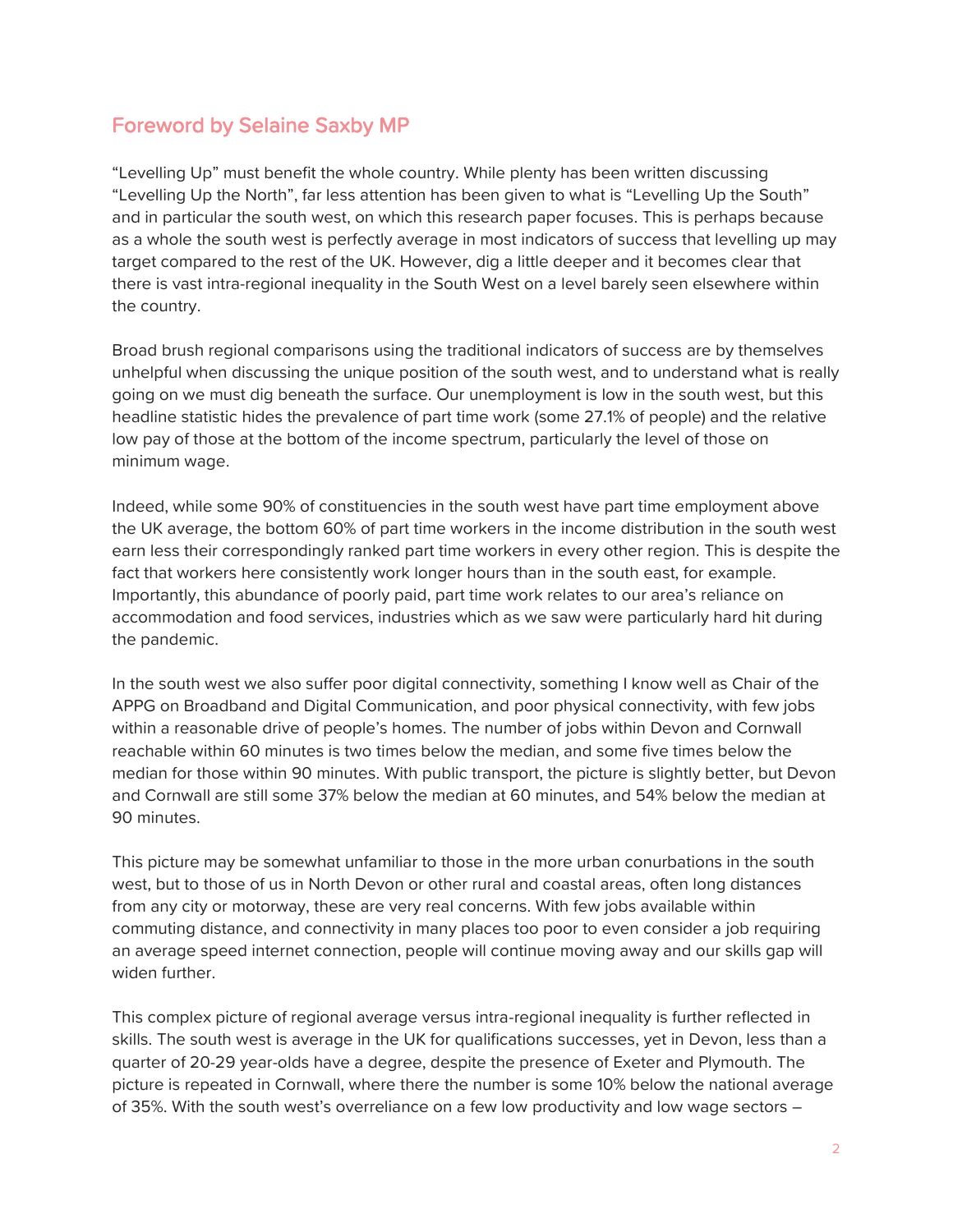retail, accommodation, and food services – this may not appear an obvious short-term problem, but left untackled it stands stark in the face of the Government's Levelling Up ambitions.

The story of the south west is one of complex inequality, that is not easily reflected in traditional interregional figures, particularly around the coast. Instead, this report, for which I am immensely grateful to Onward for their diligent work, research, and analysis, goes deeper and looks at intraregional figures and inequality. Here, the true picture is teased out, and the reality of the situation on the ground is laid bare.

If the Government is to truly make a difference and level up the country as a whole, the south west cannot be ignored, and indeed deserves a special focus in its own right given the unique situation within which it finds itself.

#### Selaine Saxby MP

Conservative Member of Parliament for North Devon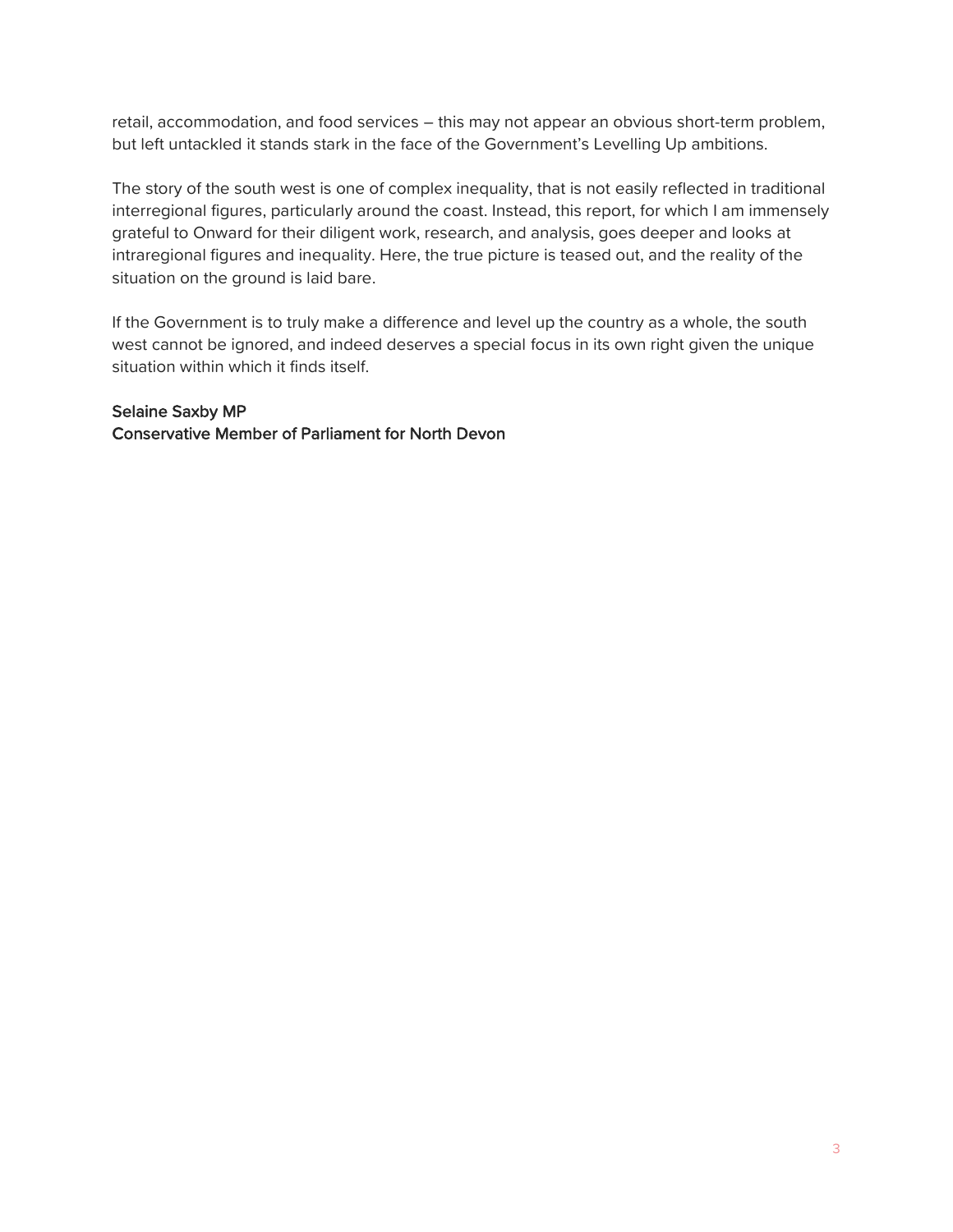## Analysis

This paper examines the relative performance of the South West economy against a number of indicators, covering earnings, employment, skills, local industries, and connectivity.

## 1. Earnings and Employment

The South West has a historically strong performance on unemployment. In 2019, the South West had the third lowest unemployment level of any region, with 3.2% of 16-64 year-olds unemployed, compared to the UK average of 4%. The region has been one of the three regions with the lowest unemployment ever since 2004.

However, the South West has experienced the slowest decline in unemployment since the postrecession peak in 2011. Unemployment fell from 6.1% in 2011 to 3.2% in 2019. Part of this is because the South West saw one of the smallest increases in unemployment due to the recession, and therefore started from a lower base in 2011. But contrast the South West's postrecession trend with Northern Ireland, where unemployment fell from 7.4% to 2.6% over the same period.



#### Source: Onward Analysis of the Annual Population Survey

Figure 1: Percentage change in unemployment by NUTS1 region, 2011-2019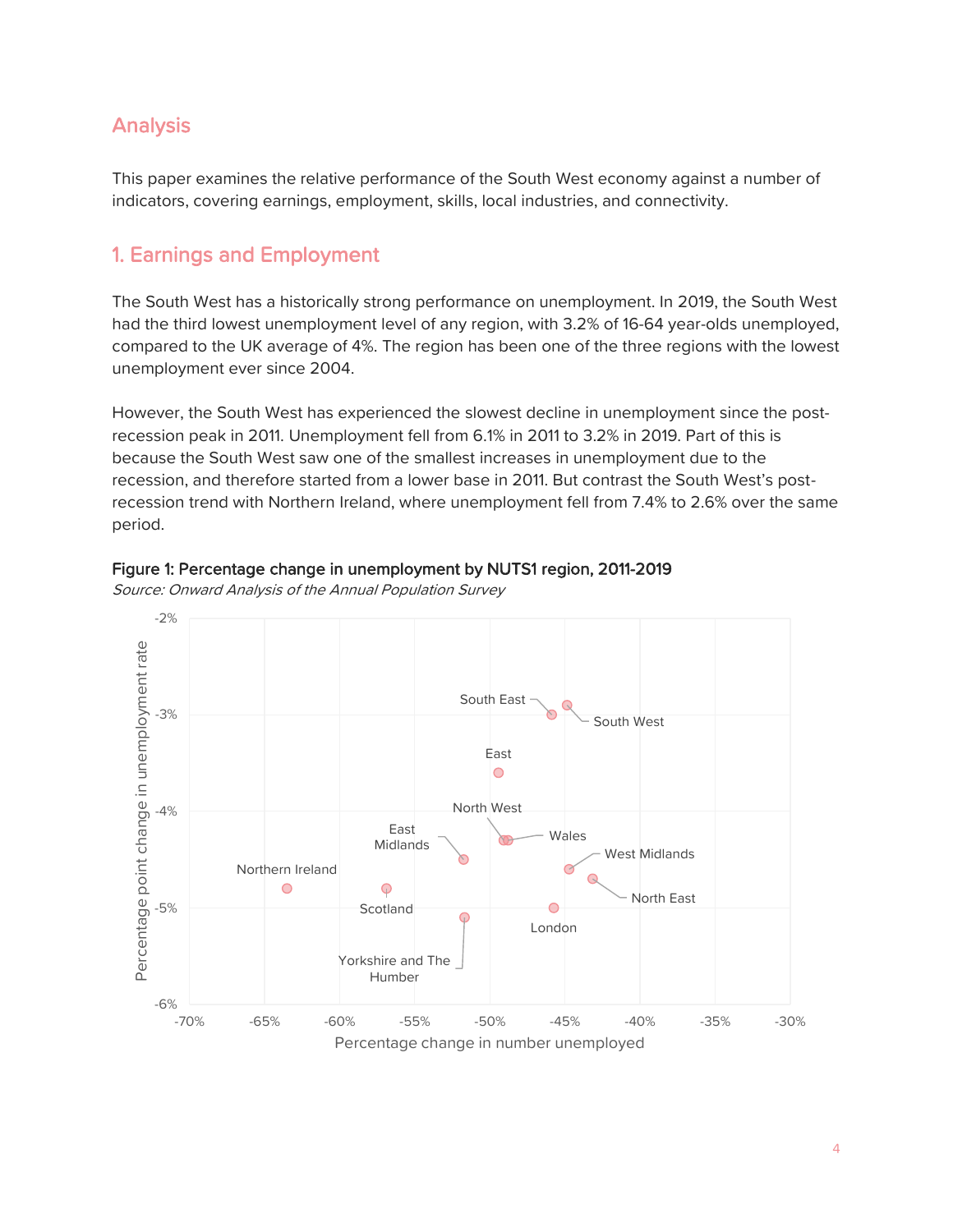In addition, the South West economy is particularly reliant on tourism and hospitality. As a result, part-time employment is more prevalent in the South West, and those at the lower end of the earnings scale are paid considerably less than those working part-time elsewhere.

The South West ranks the highest of any NUTS1 region for the percentage of people in employment working part-time, with 27.1% working part time compared to the UK average of 23.8%. There are many reasons why people might choose to work part time, including to have time for childcare commitments, to retrain, to pursue other interests, or to reduce hours worked as one heads into retirement. But in the South West, part-time working is most common among those aged 25-49, suggesting that part-time work at least partly reflects underutilisation of the regional labour force.

Looking at Figure 2 below, we can see that the South West has a relatively low part-time employment rate among those aged 16-24 (the third lowest of any region), but a high part-time employment rate amongst those aged 25-49 compared to the rest of the UK. Among this middle age group (25-49), 23.2% work part time compared to 19.5% across the UK. Part-time work is also relatively high among those aged 50 or above.



Figure 2: Percentage of employed workers in full or part-time work in the South West (UK=100) Source: Onward Analysis of the Annual Population Survey

If we consider this by Parliamentary constituency, in Figure 3 below, we can see that 90% of constituencies in the South West have part-time employment above the UK average. This is the highest of any region.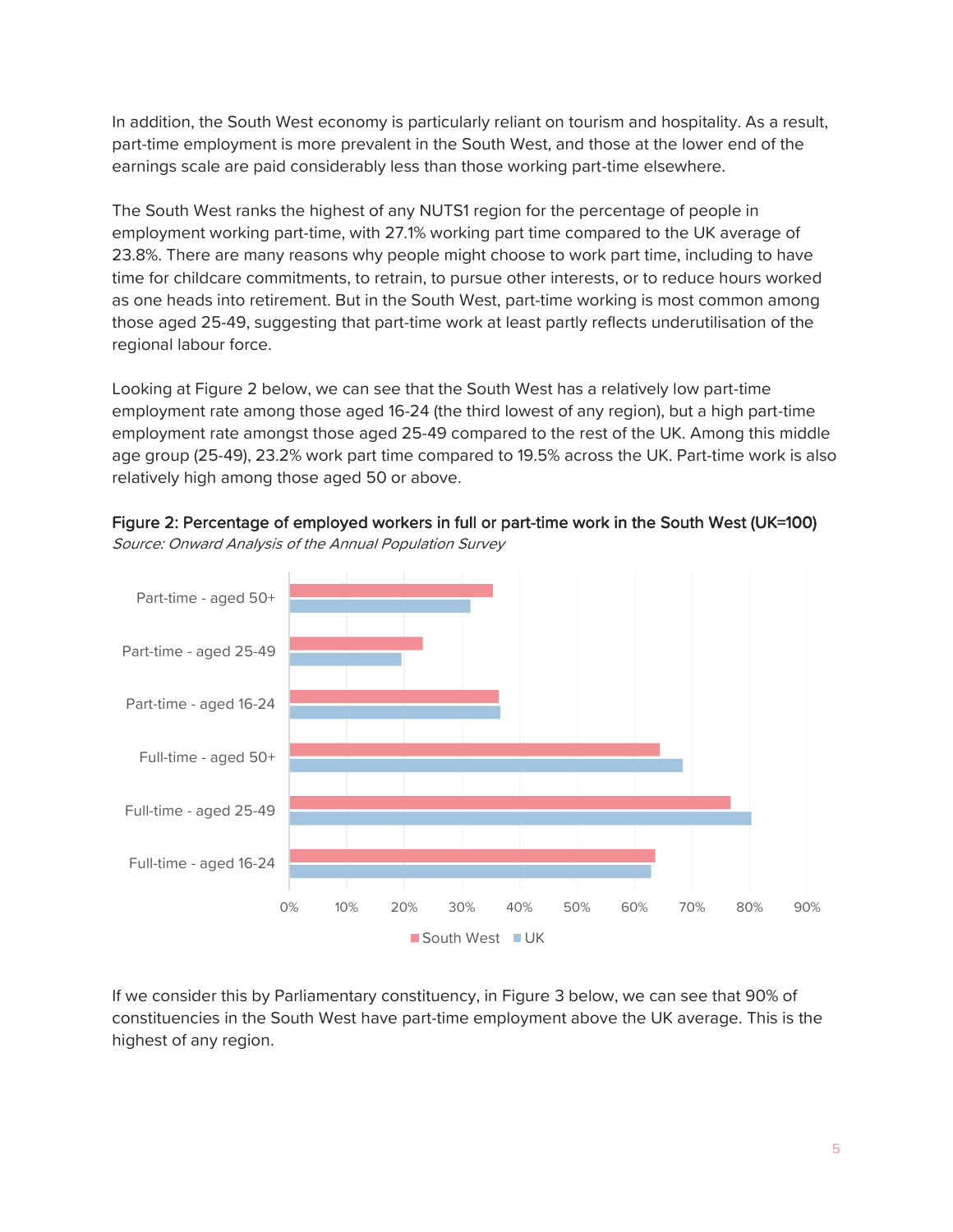Part-time work is particularly concentrated in Devon and Cornwall. An average of parliamentary constituencies gives Cornwall the highest share of part-time work in the region, at 32.5%, shortly followed by Devon at 30.4%. An average of parliamentary constituencies gives Wiltshire the lowest part time employment in the region, at 23.3%, followed by Bristol at 24.7%.





Source: Annual Population Survey

Part-time work is not only more common in the South West, it also pays significantly less than elsewhere in the UK.

At every point in the income distribution up to the 60th percentile, part-time workers in the South West earn less than every other region. At the 10th percentile, the lowest paid tenth, workers in the South West earn £3,264 annually, which is 13.28% lower than the UK figure. For the 20th percentile, workers in the South West earn £5,890, 7.8% less than the UK average.

Given this finding, we might expect hours worked in the South West to also be the lowest, but this appears not to be the case. In fact, part-time workers in the South East consistently work fewer hours per week than their South Western counterparts.

This is likely related to the high prevalence of minimum wage work in parts of the region. Using figures from the Low Pay Commission, we can map the share of the local workforce earning the National Minimum Wage across UK regions and constituencies.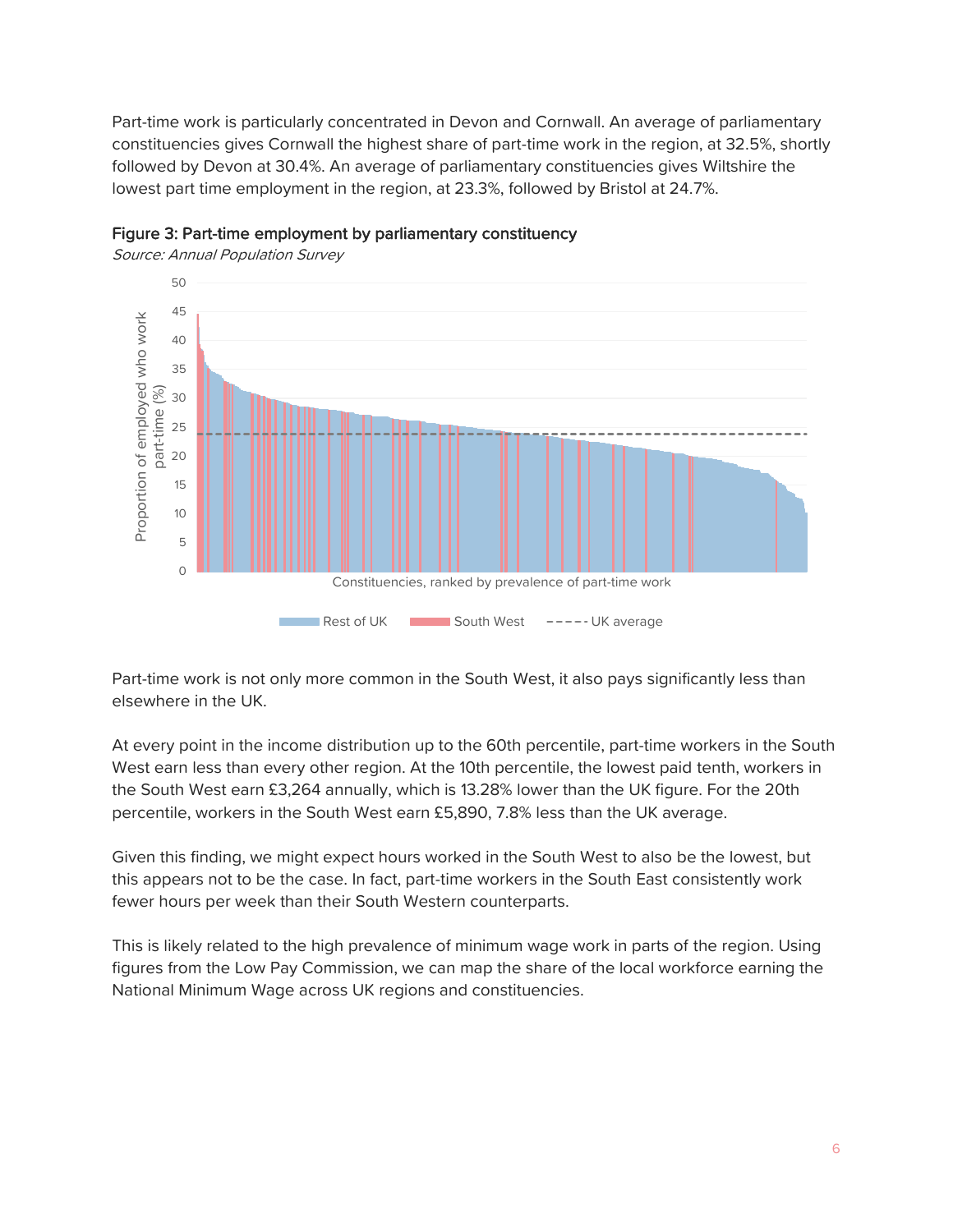#### Figure 4: Annual income amongst part-time employees in NUTS1 regions compared to the UK average

Source: Onward Analysis of the Annual Survey of Hours and Earnings

#### Figure 5: Annual income amongst part-time employees in the South West compared to the UK average

Source: Onward Analysis of the Annual Survey of Hours and Earnings





12% Proportion of minimum wage workers Proportion of minimum wage workers10% 8% 6% 4% 2% 0% East Midlands Wales North West West Midlands London North East Yorkshire and South West Scotland East of England South East Northern Ireland East Midlands North West West Midlands South West East of England The Humber

Source: Low Pay Commission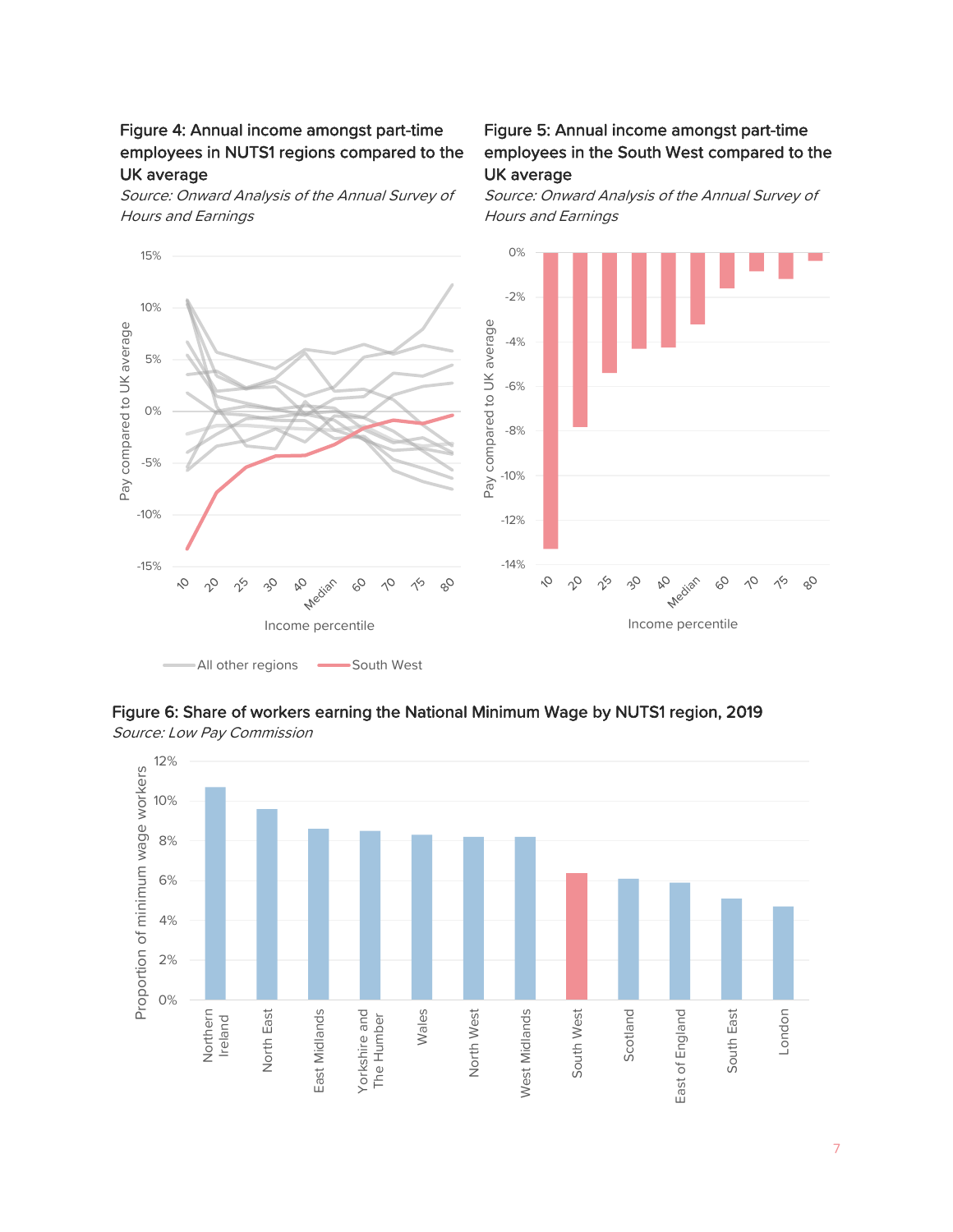As Figure 6 shows, the South West on the whole places around the middle of the pack, at 6.4%. However, that does not mean the South West is without its low-pay hotspots.

The map in Figure 8 below illustrates that the South West is divided between Devon and Cornwall in the west and Gloucestershire and Bristol in the north. The three areas with the highest minimum wage coverage are Bolton South East, Manchester Gorton, and Nottingham East. Conversely, the three areas with the lowest coverage are Eltham, Hampstead and Kilburn, and Chelsea and Fulham – all three of which are in London.

Indeed, we find that every constituency in Cornwall has a minimum wage coverage above the South West average, as do 91% of constituencies in Devon. This is compared to just 14% of constituencies in Wiltshire and 16% in Gloucestershire.



Figure 7: Proportion of workers earning the National Minimum Wage by county, 2019 Source: Onward analysis of Low Pay Commission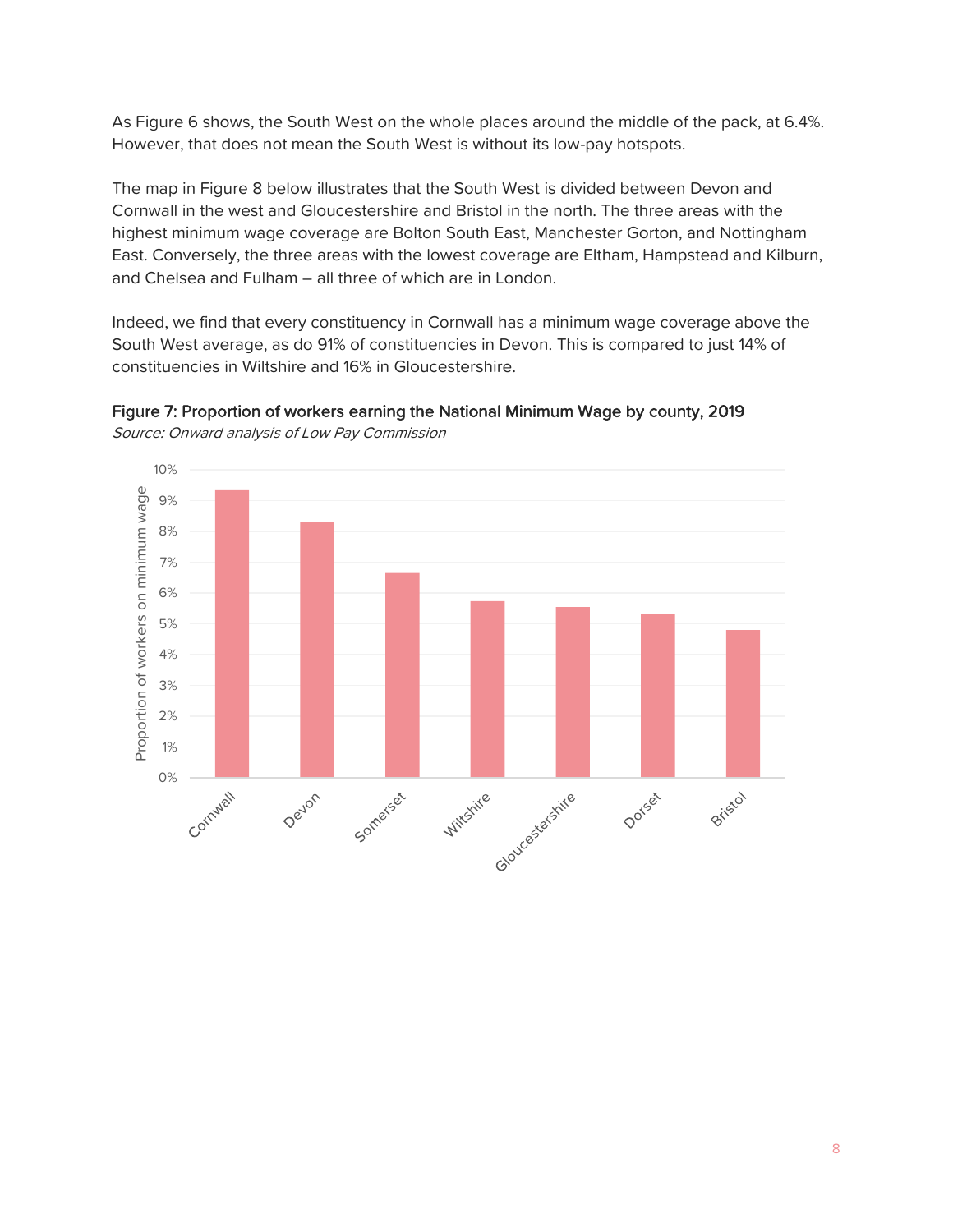### Figure 8: Minimum wage coverage by Parliamentary Constituency, 2019

Source: Low Pay Commission

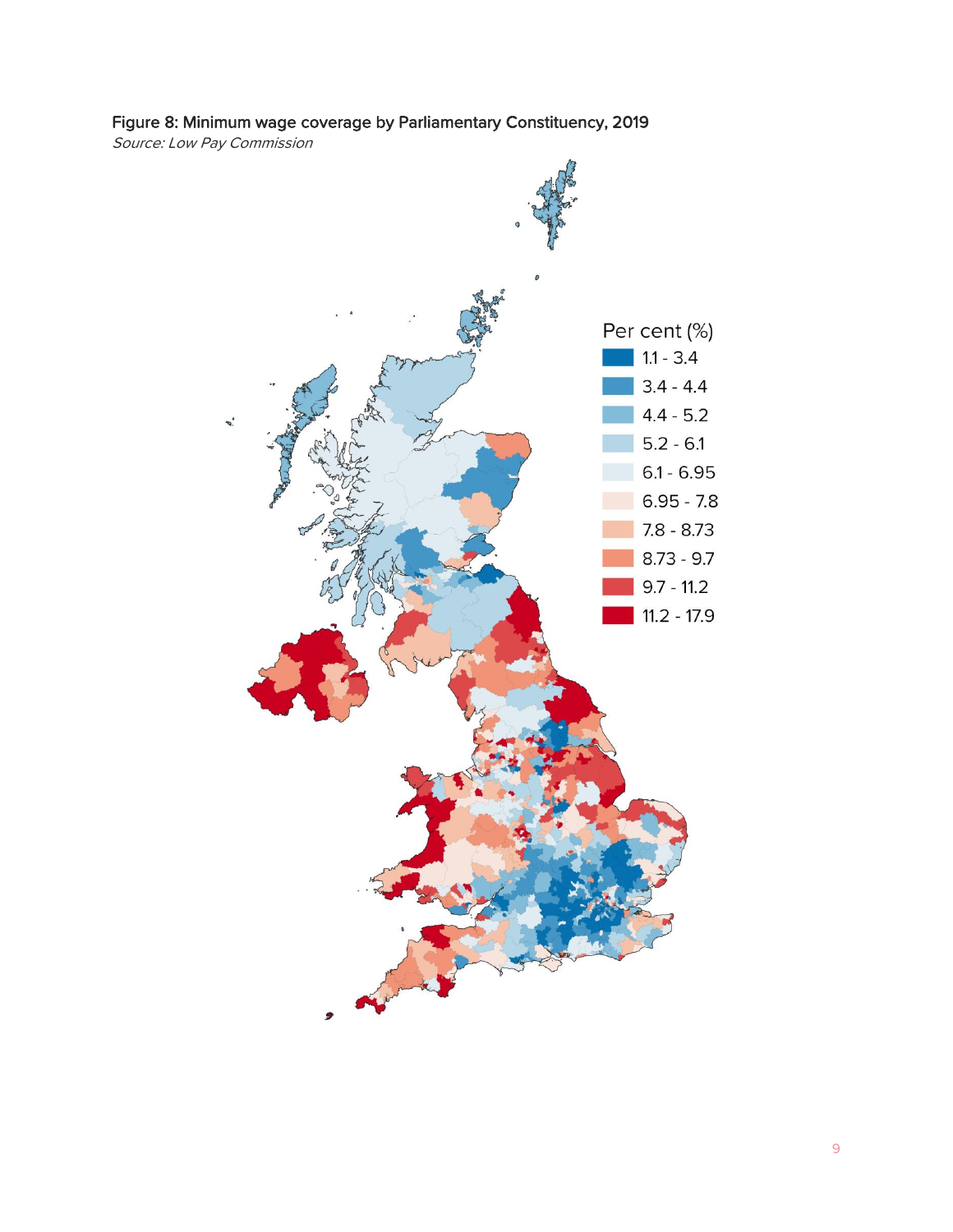## 2. Skills

As we have seen above, challenges for the South West are specific, rather than general, and largely confined to a few places (Devon and Cornwall) rather than spread across the whole region. It is the same for skills.

Compared to other regions and countries of the UK, the South West does not stand out as low on qualifications. But parts of the region are far below average.

Devon is particularly short on highly-qualified young people. Just 24% of 20-29 year-olds have a degree, the fourth lowest of any NUTS2 region (only East Yorkshire, the Scottish Highlands and Lincolnshire are lower), 10 percentage points below the national average of 35%. This is despite playing host to the universities of Exeter and Plymouth.

We can contrast this with the area covering Gloucestershire, Bristol and Bath, where 36% of 20- 29 year-olds have a degree, ranking 8th highest in the country.

If we compare the proportion of students who come to study at universities in Devon to the proportion of young people with degrees, we see that the county seems to struggle a lot with graduate retention. 31,000 students study for an undergraduate degree at a university in Devon (mostly Exeter and Plymouth), which is 2.6% of the UK total. But there are 35,000 under-30s with a degree, which is only 1.6% of the UK total; this indicates that there is a significant 'brain drain' among younger people. Upon graduating, young people will seek opportunities elsewhere in the country, rather than stay in Devon.

## 3. Industry

Another area of weakness for the South West is its reliance on specific industries. Of particular interest here is the over-representation of low-productivity and low-wage sectors - retail and accommodation and food services.

Employment in accommodation and food services makes up 9.2% the total in the South West, compared to 7.6% across Great Britain, yet it also has the lowest hourly pay across all broad industry groups. Median gross weekly pay for full-time workers is £404; for part-time workers, this median pay is £133. Average weekly pay across all sectors was £585 for full-time and £197 for part-time workers.

Retail presents a similar story. The sector accounts for 10.6% of jobs across the South West, compared to 9.2% across Great Britain. Full-time workers in retail earn 26% less than average and part-time workers earn 15% less. People in the South West are almost twice as likely as those in the rest of the country to work in agriculture, forestry and fishing, although the percentage is quite low (2.8%). Median pay in this sector is £479 a week for full-time and £165 for part-time workers.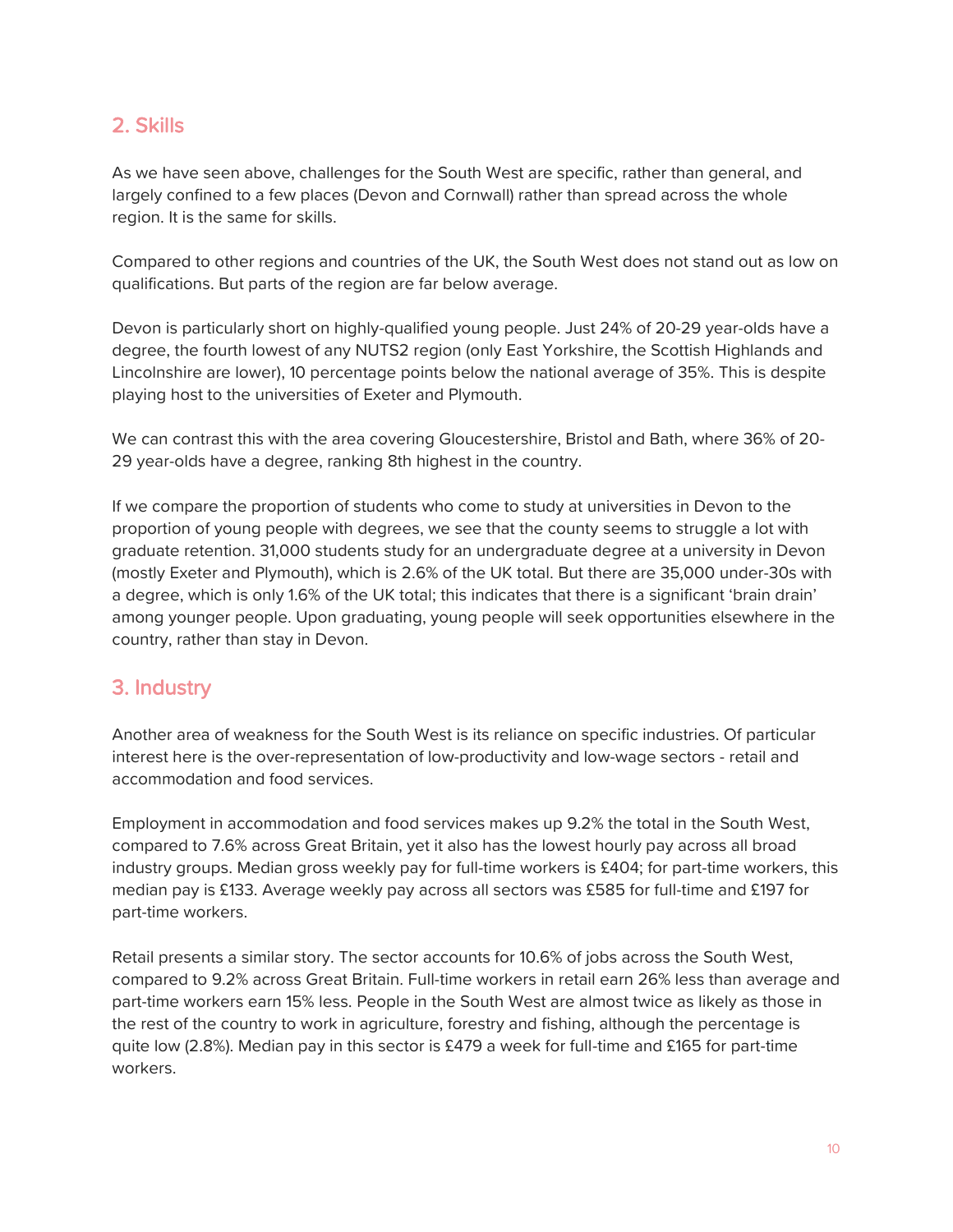This is compounded by the industries that the South West lacks. The information and communication sector only accounts for 2.9% of jobs in the South West, compared to 4.2% nationally. Wages are 31% higher than average among full-time workers and 12% higher among part-time.

#### Figure 9: Employment by broad industry group (SIC07) in the South West compared to the UK average

Source: Business Register and Employment Survey



In similar fashion, this regional skew towards particular industries is not spread equally across the South West. Averaged by county, Cornwall has the highest proportion of retail and accommodation and food services at 30% of its workforce, shortly followed by Devon at 23.7%. Bristol has the lowest share of employment in these sectors, at 14.3%.





Source: Business, Register and Employment Survey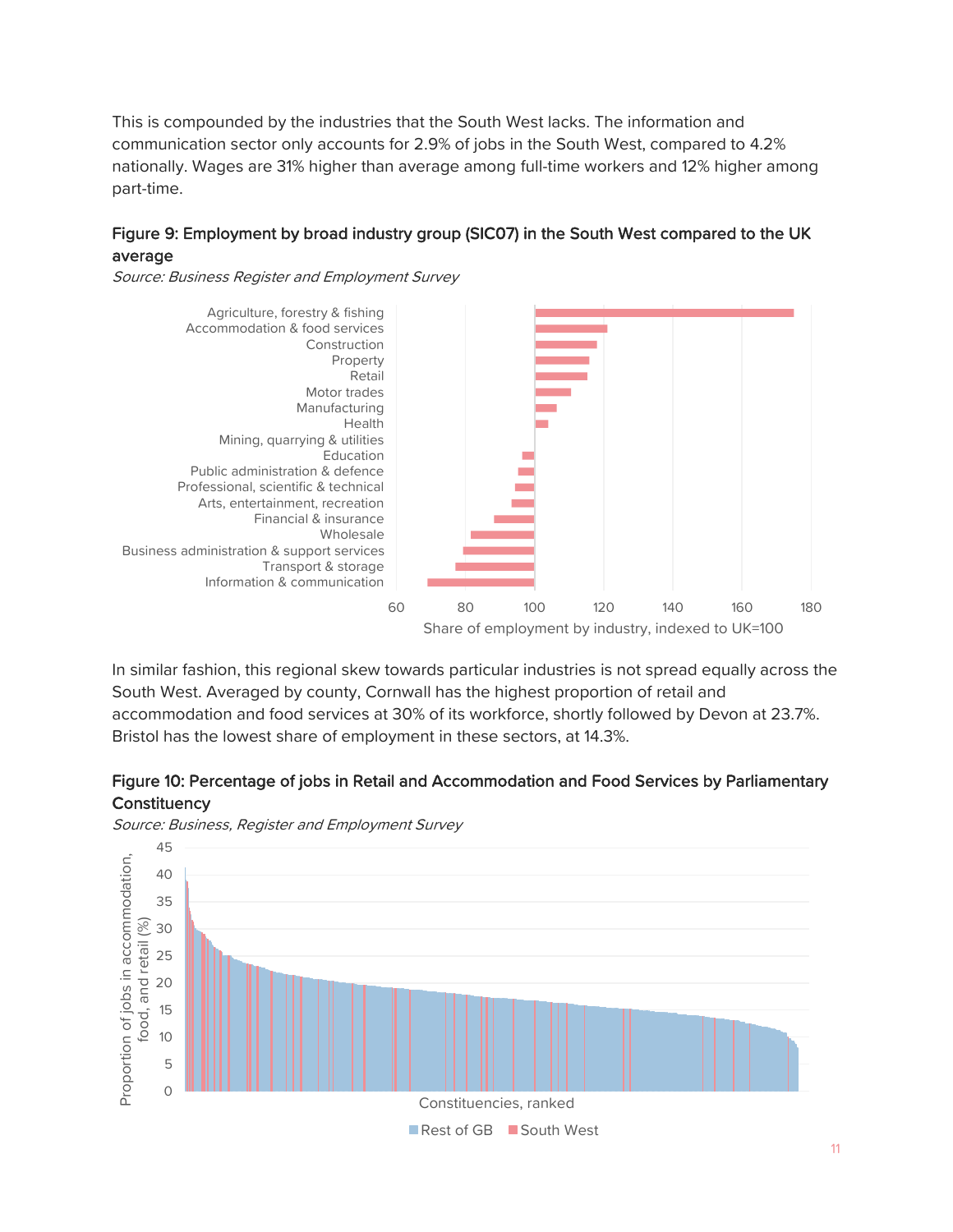# 4. Connectivity

Exacerbating all of the issues previously discussed is the South West's poor connectivity - both digitally and physically.

Outside Bristol, the South West has poor connectivity to jobs. Much of the region - and almost all of Devon and Cornwall - ranks in the bottom 2 deciles for the number of jobs available within an hour by car or public transport.

But this is first and foremost a function of lack of jobs rather than a restrictive road network. In terms of how far residents could drive within 30 or 60 minutes, the South West actually ranks around average: 632km $^2$  and 3,896km $^2$ , respectively, above the median values of 525km $^2$  and 3,859km<sup>2</sup>. Due to the lack of congestion, rural parts of Dorset, Devon and Cornwall fare even better than the urban areas around Plymouth and Bristol. This suggests the problem is the labour market rather than drivability.

But on public transport, the absence is clear. Both reachable distance (how far you can travel) and accessible jobs (the number of jobs contained within that reachable area) are very low outside the South West's urban areas of Bristol, Exeter, and Plymouth.

The average number of jobs accessible by public transport across Devon and Cornwall is 43,667 within 60 minutes and 88,458 within 90 minutes. The median number of reachable jobs across Great Britain is 108,975 and 447,600 at the same time horizons. This means that the number of reachable jobs in these two counties is between 2 and 5 times lower than average. Looking at reachable distance by public transport, Devon and Cornwall fall 37% below the median at 60 minutes and 54% below the median at 90 minutes.

Unfortunately, poor physical transport is not compensated for by digital connectivity in the South West. Digital connectivity holds great opportunities for connecting communities without significantly damaging the landscape, but its potential is yet to be realised.

While the rollout of full fibre infrastructure in the South West is progressing smoothly, problems lurk beneath. The South West still has some of the slowest speeds and there are a lot of digitally disconnected places.

The region is over-represented at the bottom of the distribution of download speeds. Half of the South West's local authorities are in the bottom quartile for download speed. Put another way, the South West has the third lowest mean speed (60.49 Mb/s). Fixed broadband is relatively poor outside the cities.

Across Devon and Cornwall, the average proportion of premises below the universal service obligation (USO) is 5.8%, compared to around 2.5% across the UK. In West Devon, 12.5% of homes are below the USO, the eighth worst in the country.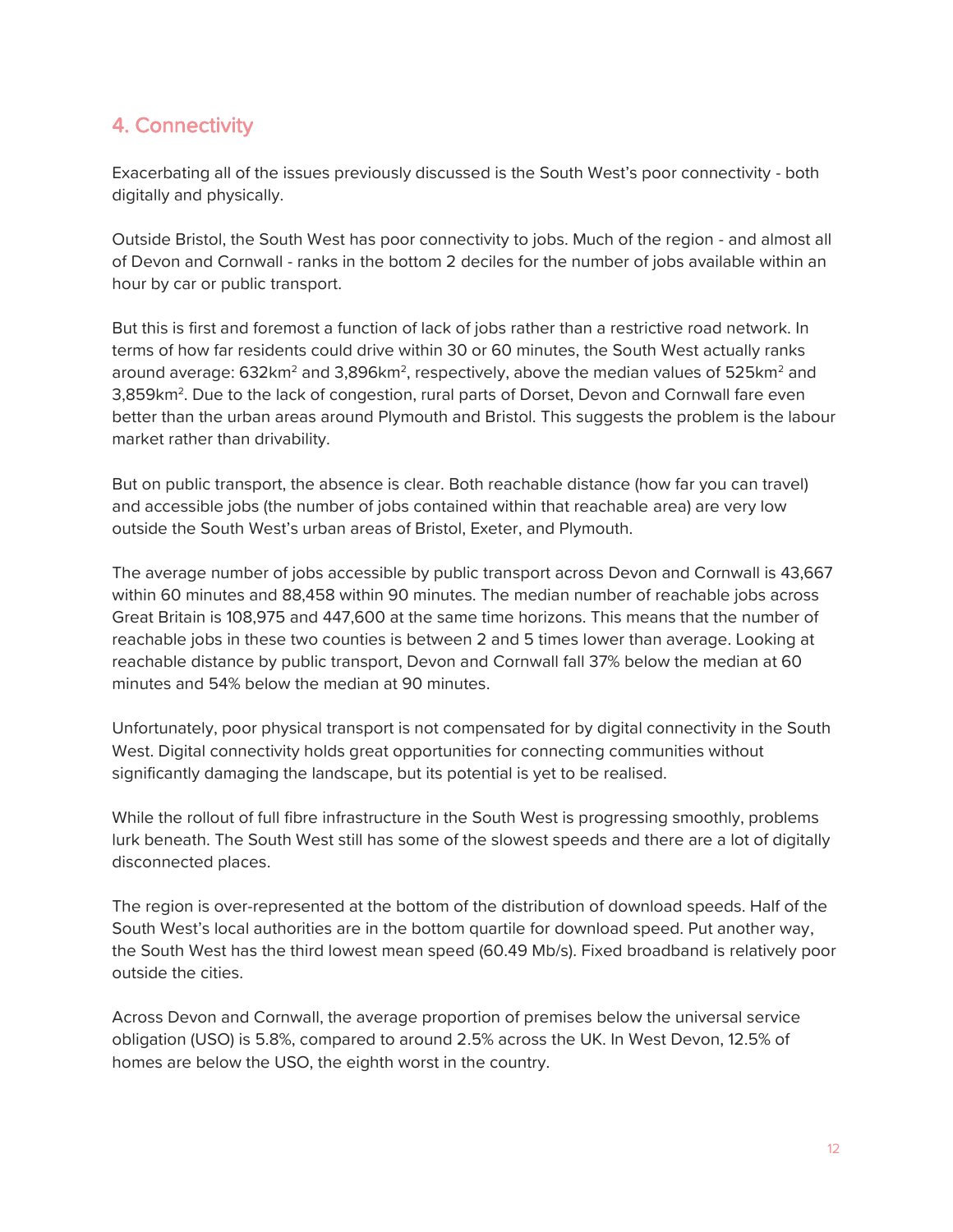

Source: OfCom